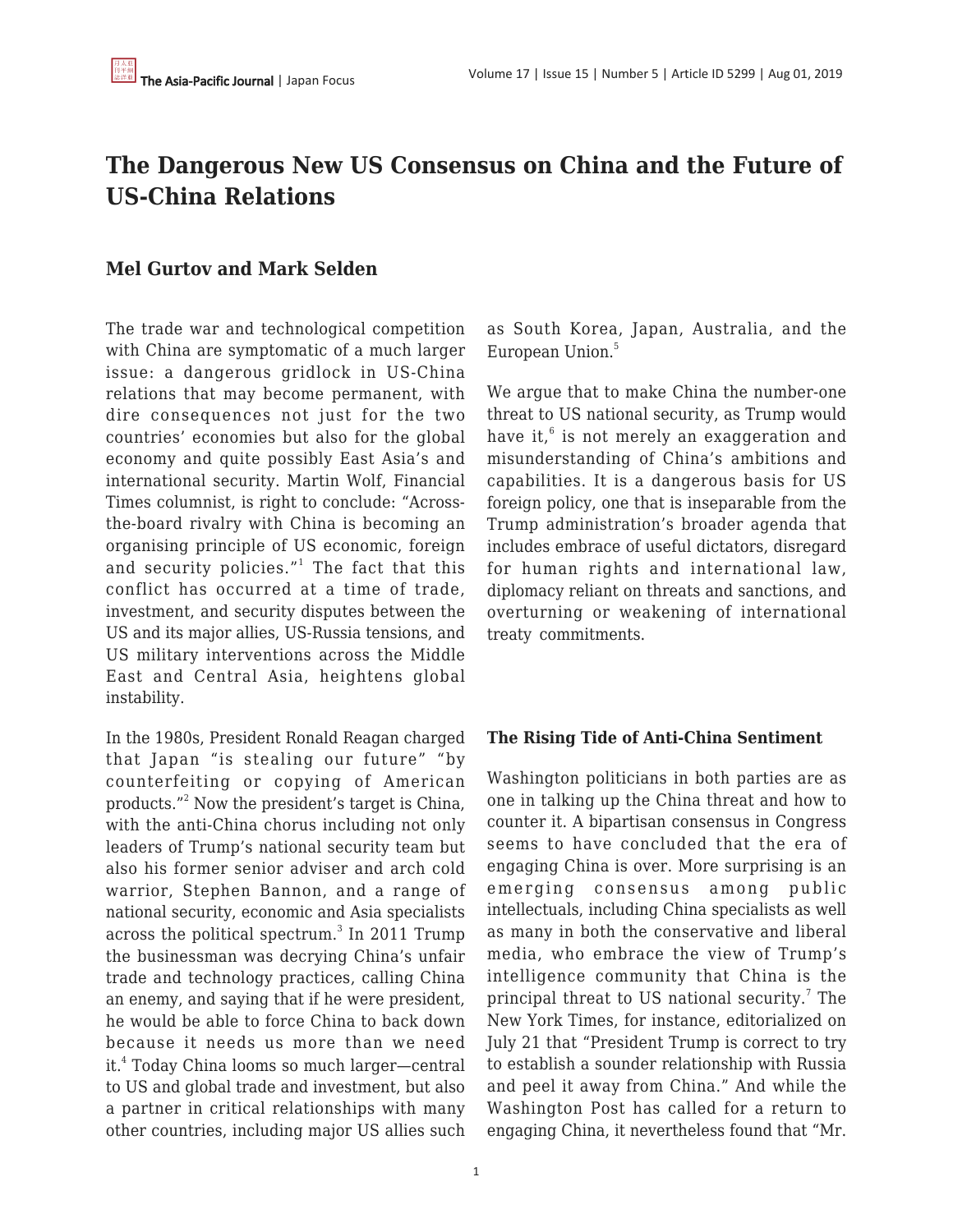

Xi's regime has shattered the hopeful vision" that China would be "a responsible global player."<sup>8</sup> In fact, a hard line on China seems to be the single policy on which liberals and conservatives are in general agreement with one another and with President Trump.<sup>9</sup> American public opinion has followed, with a significant shift toward seeing rivalry as the appropriate motif of US-China relations. $^{10}$ 



**Xi Jinping (left) and Donald Trump**

The voices so stridently attacking China typically ignore the fact that the US under Trump has torpedoed international agreements, from the Trans-Pacific Partnership (TPP) to the Paris climate accord and the Intermediate Nuclear Forces (INF) treaty, defied international law by withdrawing from the Iran nuclear agreement and carrying out economic warfare against Tehran, and ordered that his trade representative seek to remove China's status as a developing country in the World Trade Organization.<sup>11</sup> These actions have undermined US leadership and cemented the Chinese conviction that it is now Beijing's time to define regional and global responsibilities. Supplementing its position as the world's second largest economy and leader in international trade, China has now moved with the Belt and Road Initiative (BRI) to lead the world's largest aid program, one that has secured the active participation of leading nations, including US allies. Beijing now has its eyes trained not just on trade and climate change but also on economic development strategy, sustainable energy, and international aid.

Xi Jinping's China has certainly done things that merit strong criticism, notably the incarceration and "reeducation" of roughly a million Uighurs and other Chinese Muslims, the communist party's assault on independent lawyers, journalists, and labor rights activists, and militarizing of disputed islands in the South China Sea. Still, there are compelling reasons for seeking common ground with China—on trade, energy, missiles, and the climate crisis, for example—identifying financial and technological complementarities, and averting a breakdown in US-China relations that would undermine the international economy and could lead to war

This growing convergence of opinion between the liberal establishment and Trump and the Republican Party over the threat of China does not mean that there is an identity of views about how best to confront that threat.<sup>12</sup> Whereas the Trump administration and Republicans in Congress view China in ideological, military, and trade terms, liberals seem more concerned with the technological and human rights elements.<sup>13</sup> But the two camps coalesce around the urgency of halting what they see as China's predatory commercial, industrial and technological strategy and its alleged spying at US universities and laboratories. Perhaps most importantly, they commonly see China in national security terms—threatening US hegemony. In short, they share a commitment to ensuring that the US remains the numberone power in the world.

China specialists could once be counted among China's best friends, not as fellow travelers but as people knowledgeable enough about the country and its history to understand the difference between expansionism and defensive behavior and the importance of seeing the world through Chinese eyes. Many offered a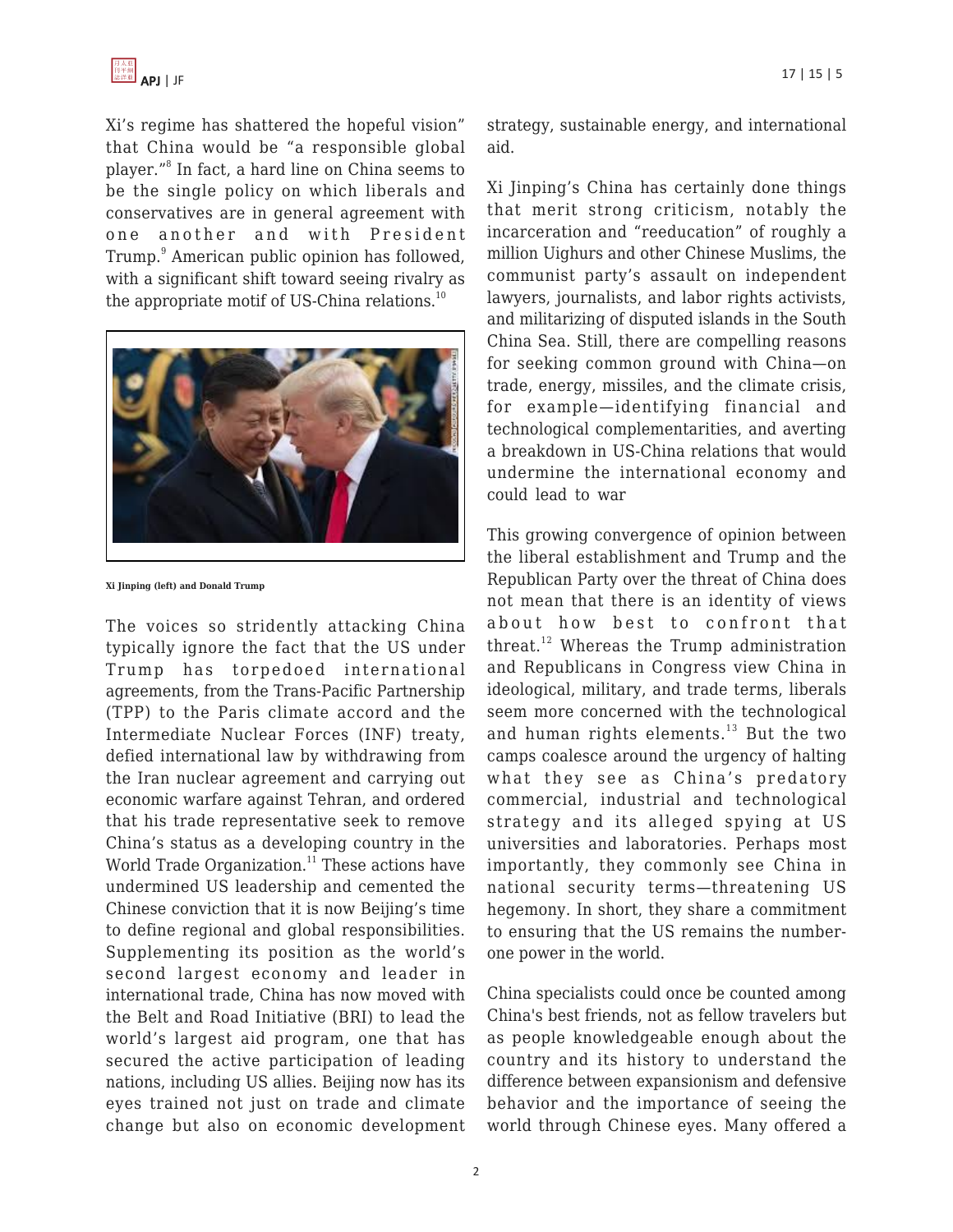balanced view of China's domestic reforms while recognizing a range of complementary interests linking the US and China and China's critical role in stabilizing the hegemony of the US dollar through its purchase of \$1.1 trillion in US treasuries, fully 27 percent of the US debt held by foreign countries. <sup>14</sup> China specialists consistently warned against confusing China's intentions with its capabilities. They also pointed to the need to maintain active engagement at every level with Chinese counterparts, drew a line between the repressive state and an increasingly mobile and market-oriented society, and above all emphasized the value of a realistic approach to US-China relations that served the interests of both countries.

Today, however, many former sympathizers seem disappointed in China's failure to embrace liberal values and open its political system to democratic reforms. The  $30<sup>th</sup>$ anniversary of the 1989 suppression of the democracy movement provided an enormous boost to critics, with an outpouring of commentaries and photographs from former student leaders and demonstrators in the United States, Europe and beyond. Nicholas Kristof, who was at Tiananmen on 6/4, writes that "those of us who witnessed Beijing Spring are confident that eventually, unpredictably, the tide of freedom will roll in again."<sup>15</sup> Such disappointment stems in good part from a misreading of the nature of the PRC's reforms since 1978. What the Chinese Communist Party calls "political reform" involves personnel and procedural changes designed to facilitate economic growth—anti-corruption drives, emphasis on professionalism and technical expertise, greater separation of party and state, and above all political stability—without sacrificing (indeed, under Xi Jinping, moving to strengthen) the party's supremacy in all walks of life.

Some liberals jumped on the anti-China bandwagon after Vice President Mike Pence delivered an in-depth indictment of that country on October 4, 2018.<sup>16</sup> Pence described China's interference in US politics as a "wholeof-government" threat, a point endorsed by (among others) Winston Lord, the former US ambassador to China. But Pence's speech was full of historical inaccuracies about the US-China relationship, unwarranted braggadocio about America's critical role in China's rise, and dangerous rhetoric about Chinese "aggressiveness." Above all, Pence seriously misinterpreted China's international strategy and objectives, making it seem as if Xi Jinping is committed to promoting revolution abroad and undermining democracy worldwide.<sup>17</sup> Actually, the latest Chinese national strategy report indicates that domestic threats, namely "separatism," are the leadership's primary security concern. The report also acknowledges weaknesses in the People's Liberation Army that make it a regional rather than a global military force like that of the United States.<sup>18</sup>

#### **Trade War: A Sign of Things to Come**

The trade war, as the public face of US-China conflict, is particularly worrisome because it reflects a perception problem that might make a bad situation worse. What Trump is doing in imposing blanket tariffs on virtually all Chinese imports is entirely in keeping with his aggressive business style: threaten one's adversary, avoid making concessions, don't back down, and above all win. The trouble with that approach is that China has a long history of dealing with threats from powerful adversaries. By typically denouncing them as "bullying" and "humiliation," Chinese leaders, most notably during the anti-Japanese resistance of the 1930s and 1940s, successfully mobilized popular resistance. Neither Trump nor, it seems, any of his advisers, has the slightest understanding of the history and power of Chinese nationalism as exhibited in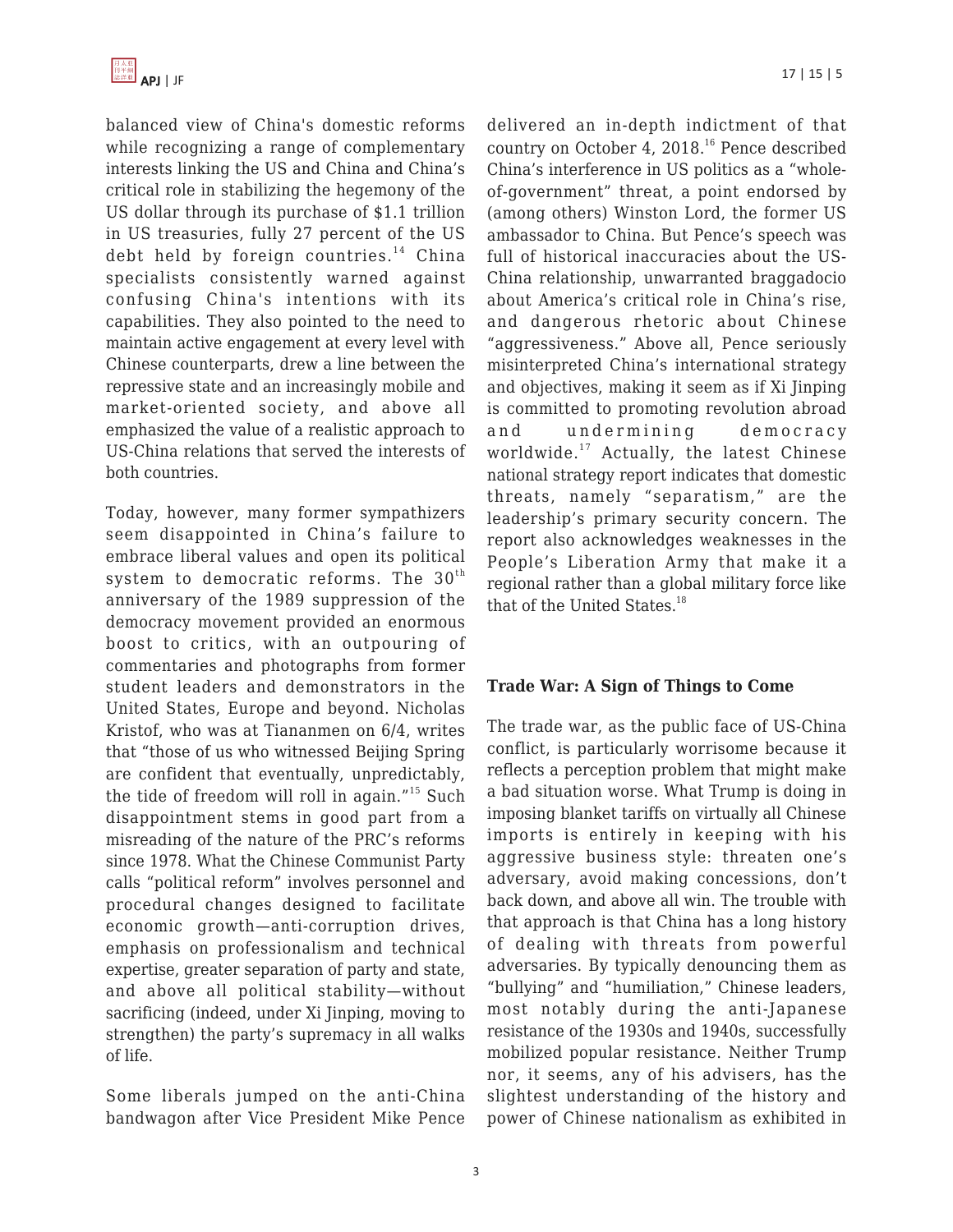China's struggle against Japanese and Western imperialism, or its clash with the US in Korea and Vietnam from the 1950s, or its break with the Soviet Union in the 1960s.

Secretary of State Mike Pompeo thinks the struggle with Huawei Technologies Company is ideological—either "Western values" or communist values will rule the internet, he says—while Kiron Skinner, the director of policy planning at the State Department, views the China rivalry, strangely, as a "fight with a really different civilization and a different ideology. $19$ <sup>19</sup> The Trump administration seems oblivious to the Xi Jinping leadership's repeated references to a "new Long March," alluding to the guerrilla struggles that led to the defeat of Japan invaders and the founding of the People's Republic—that is, overcoming difficulties, and defending China's economic development path, which it now defines as a "core interest." $^{20}$  The administration also underestimates China's alternatives to giving in on commercial issues, notably the Regional Comprehensive Trade Partnership it initiated, which links twenty-five Asia-Pacific members, $^{21}$  and Beijing's ability to punish (according to China's commerce ministry) "unreliable" foreign companies that "do not follow market rules, violate the spirit of contracts, blockade and stop supplying Chinese companies for noncommercial reasons, and seriously damage the legitimate rights and interests of Chinese companies." The real cost here is not just to business, but to the US reputation, for paradoxically China can now pose as the principal defender not only of global markets but also of the multinational global order that the US had long pioneered and now scorns.

#### **The Costs of Demonizing China**

Beyond commercial ties, Americans and Chinese should recognize that we need each other when it comes to effectively confronting global problems including nuclear proliferation, climate crisis, humanitarian crises, the provision of sustainable energy sources, and bringing an end to the Korean War. Neither country is in a position to contain, much less resolve, any of these problems on its own. As Ana Swanson and Keith Bradsher argue, America First is an aggressive vision of American power that seeks to upend a rival system that has delivered prosperity for its people and has put China on course to be the world's largest economy. $^{22}$  We must rise above the "win-at-all-costs" approach and rivalry between the United States and China to recognize the two nations' interdependence.

The list of disputed issues between the US and China includes confrontations over Taiwan, Tibet, and the South China Sea, as well as policy differences over North Korea, Russia, Korea, Iran, and Africa. US policies on many of these issues not only risk worsening them, they also threaten to drive the Chinese into closer relationships with countries that share Beijing's opposition to those policies, especially Russia, with which China now has a "comprehensive strategic partnership of coordination." On Iran, for example, Xi Jinping has rejected the US demand that countries stop importing Iran's oil. He declared that "China and Russia's views and positions on the Iran nuclear issue are highly aligned" and called on "all relevant parties to remain rational and exercise restraint, step up dialogue and consultations and lower the temperature on the present tense situation. $123$ 

The growing US-China tension is affecting scientific and educational exchanges, including reciprocal visa denials for scholars.<sup>24</sup> Particularly pernicious is the officially-inspired suspicion of Chinese scientists, including Americans of Chinese origin, many of whom are working at US universities and laboratories. With little evidence, these scientists and doctoral students are being cast as security risks. While a few cases of espionage have emerged, visiting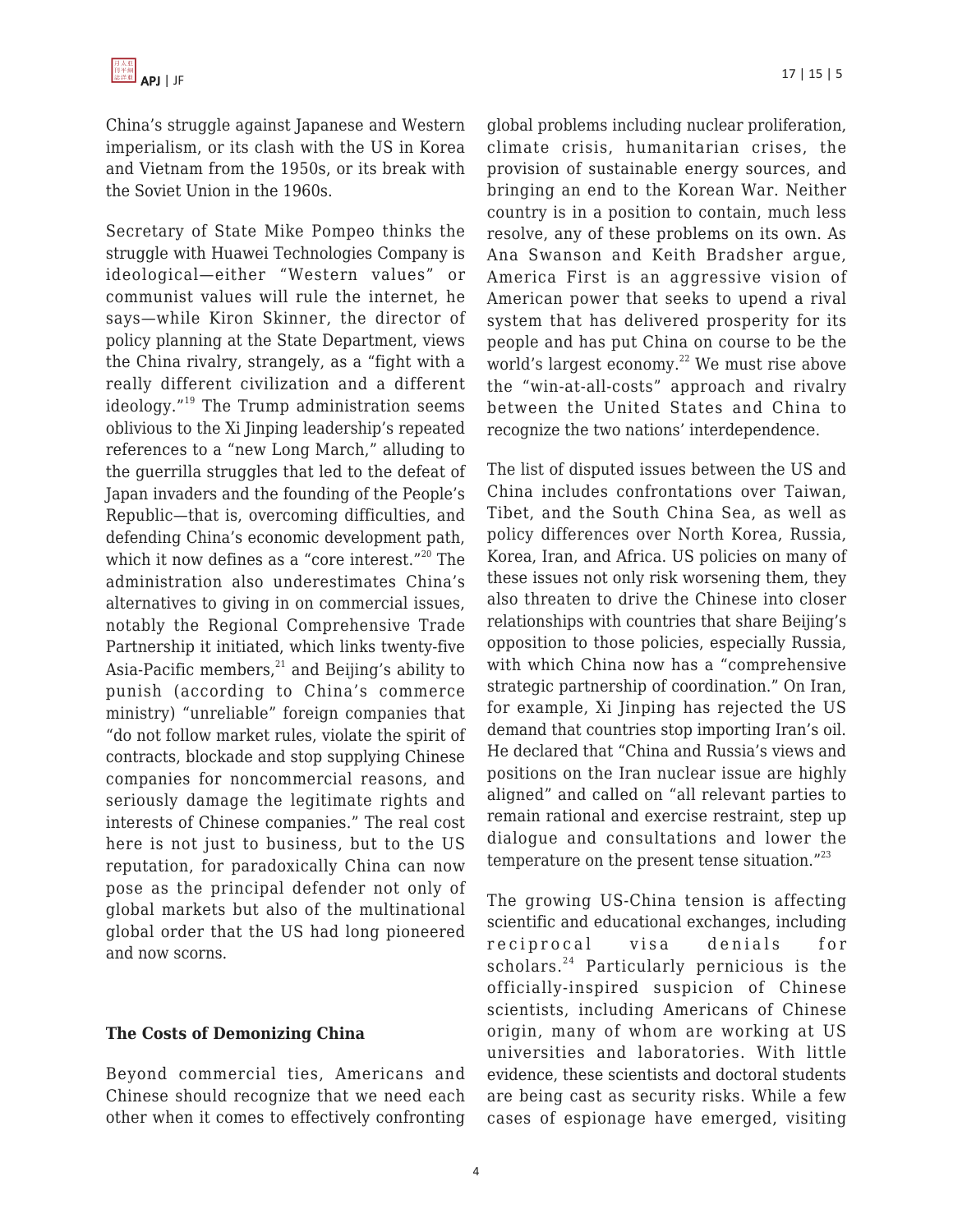Chinese scientists and technicians have been a great boon to US research.<sup>25</sup> Chinese students comprise the largest contingent of foreign students in the US—more than 130,000 graduate students and 148,000 undergraduates enrolled in 2017-2018—and their ability to pay full freight keeps afloat many of the colleges and universities they attend. As the president of MIT laments, these days anyone of Chinese ethnicity "now feel[s] unfairly scrutinized, stigmatized and on edge" when dealing with the US government. $26$ 

Finally, we must reckon with the cost of ceding international leadership to China on globalization, multilateralism, and recognition as a "responsible great power." Trump's behavior has seriously undermined US leadership—to China's advantage. While the PRC can claim to be a model of restraint on North Korea and Iran, for example, even lecturing Washington on its "unilateral sanctions" and "bullying" of  $\text{Iran},^{27}$  the US president, while reveling in high-profile meetings with Xi Jinping and Kim Jong-un, keeps China under heavy threat of tariffs, leads a leaky sanctions campaign against North Korea, and seeks regime change in Iran. As a result, if "America First" comes to mean "America Alone," China may all the more become the go-to power. The dispute over Huawei is illustrative: US pressure on its European and Asian partners to reject Huawei's 5G technology is matched by China's campaign on Huawei's behalf to reject American pressure.<sup>28</sup> Some countries will play ball with China (like Russia) while others (like Canada) apparently will bow to US pressures, as in the grudging detention of a Huawei executive at US behest, an act that has poisoned Canada's relations with a major trade partner.

How the US-China rivalry will play out cannot be confidently predicted. To be sure, China's BRI has gained important new footholds for Beijing in Africa, Latin America, Central Asia,

and even southern Europe on the strength of large-scale Chinese loans. Will that enable China to establish a new international order? What seems clear is that the US retreat since 2017 has left the door open to Chinese predominance in trade and foreign aid.

### **What To Do About China?**

At the height of the Cold War in the 1950s and 1960s, liberal policy toward China called for "containment without isolation" at a time when revolution was the "main current" in China's foreign policy, the Soviet Union ranked second to the US as a hegemonic power, and China's role in the world economy was inconsequential. In the current era, what if US policy toward China were engagement-and-competition? It could distinguish China from Russia rather than giving Russia a pass as Trump has done. Russia, unlike China, has interfered in US and European elections, has annexed Ukraine's Crimea, and supports an occupying force in eastern Ukraine. The US would reject the "dual enemies" approach that ensures closer PRC-Russian cooperation, especially in military affairs, which mainly involves joint exercises and (Russian) arms and military technology sales.<sup>29</sup> Engagement-and-competition in fact was the US policy toward China from the early 1970s. Today the policy would stress the ties that bind with China as distinct from those with Russia, and the advantages to both China and the US of closer economic and geopolitical relations.

That approach, however, requires a more realistic perspective on China than the Trump administration and both political parties favor today. Ivo Daalder offers a sage observation: "There is nothing unusual with what China is doing. It's acting like any great power would—using its economic and military prowess to extend its political influence to all corners of the globe. And quite naturally, it seeks that influence to serve its own interests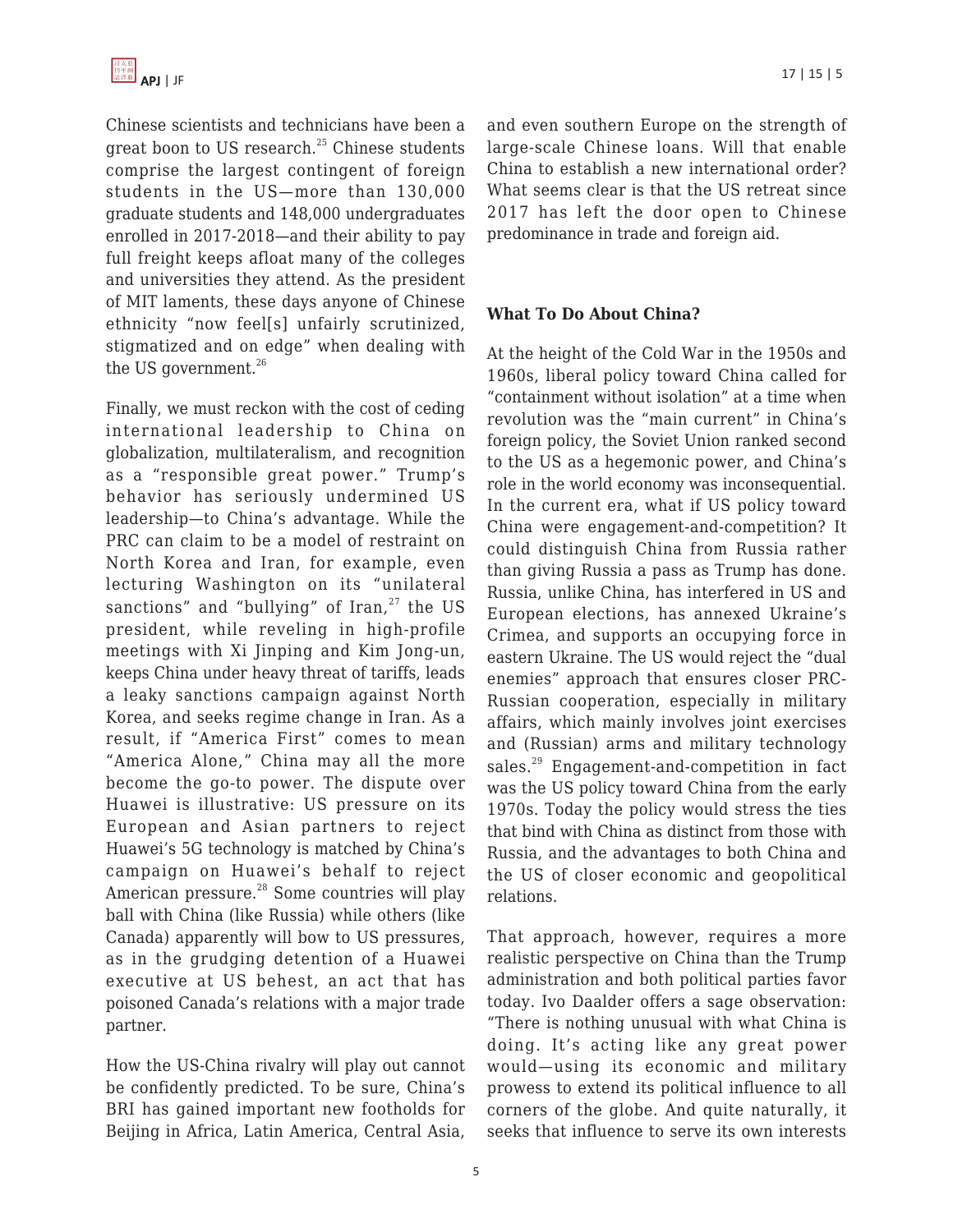

and purposes."<sup>30</sup> Some liberals see a threat precisely there, endorsing Mike Pompeo's view that Beijing poses "a new kind of challenge; an authoritarian regime that's integrated economically into the West in ways that the Soviet Union never was." $31$  This latter interpretation of what the administration calls China's "economic aggression" ignores how strongly the Chinese support the contemporary international economic status quo. It fails to recognize that China is deeply embedded in the world capitalist system, has delivered remarkable economic gains to its people, and has no interest in disrupting the basic rules of the system that are essential to its continued prosperity. If China doesn't always play fair, Daalder argues, the best way to counter it is to rely on the one arena where China is weakest, allies: "America's rivalry with China is inevitable. But competition need not lead to confrontation. If America works together with its allies, friends and partners, it can continue to shape the international order to the benefit of all." Trump, Fareed Zakaria reports, rejects that approach, seeking victory in a zero-sum game that prefers "hardball" to cooperation in creating a bigger pie. $32$ 

Meanwhile, China's American critics are so absorbed in the trade and technology war that crucial issues in US-China relations are not receiving the attention they deserve. Just to take a few examples: Massive demonstrations in Hong Kong continuing over several weeks have led to the suspension of an extradition law that Beijing supports, a defeat for Xi Jinping. China's direct military intervention is a possibility. Yet Trump has reportedly promised Xi that the US would "tone down" its criticism of China's actions in Hong Kong in return for progress on trade talks.<sup>33</sup> At the same time, China's BRI, while demonstrating the appeal of Beijing's aid strategy, also raises the possibility of unsustainable debts. Since the aid is typically in the form of loans, recipients sometimes pay a high price—such as Sri Lanka's transfer of ownership of a port to China when it could not pay up, Greece's agreement to majority Chinese ownership of the historic port of Piraeus in return for loans and investments, and Cambodia's agreement to provide China naval access to a port on the Gulf of Thailand to offset aid. $34$  China's debt diplomacy may at times conflict with US and NATO interests.

On the other hand, China's increasing reliance on nuclear energy, along with hydro and solar power, makes it the world's leader in alternative energy, offering opportunities for cooperative projects with the United States and other countries even as it continues to produce the world's largest output of greenhouse gas.<sup>35</sup> Another potential issue on which to seek common ground is intermediate-range missiles, just one element of a rapidly modernizing Chinese military that worries the US Pacific Command.<sup>36</sup> US withdrawal from the INF treaty was reportedly due in part to China's growing arsenal, estimated at 2000 ballistic and cruise missiles, mainly deployed opposite Taiwan. Might a US-China agreement be negotiated that would (for example) cap missile numbers and types and also meet China's objections to the THAAD missile defense system based in South Korea? Unless an agreement with China is reached, the US might test and seek land basing rights for a new cruise missile system aimed at China, which would probably ignite an arms race in East Asia.<sup>37</sup>

The Trump administration's relentless pursuit of an America First agenda with its attack on China's trade, technology, and aid policies may be injuring China, as Trump keeps insisting, but it is also injuring the world and US economies.<sup>38</sup> Trump's own constituents—farmers, miners, and industrial workers as well as leading sectors of capital and finance—are or soon will be among its main victims. The simultaneous pursuit of complementarity and competition between China and the US holds the best route forward for the American, Chinese and world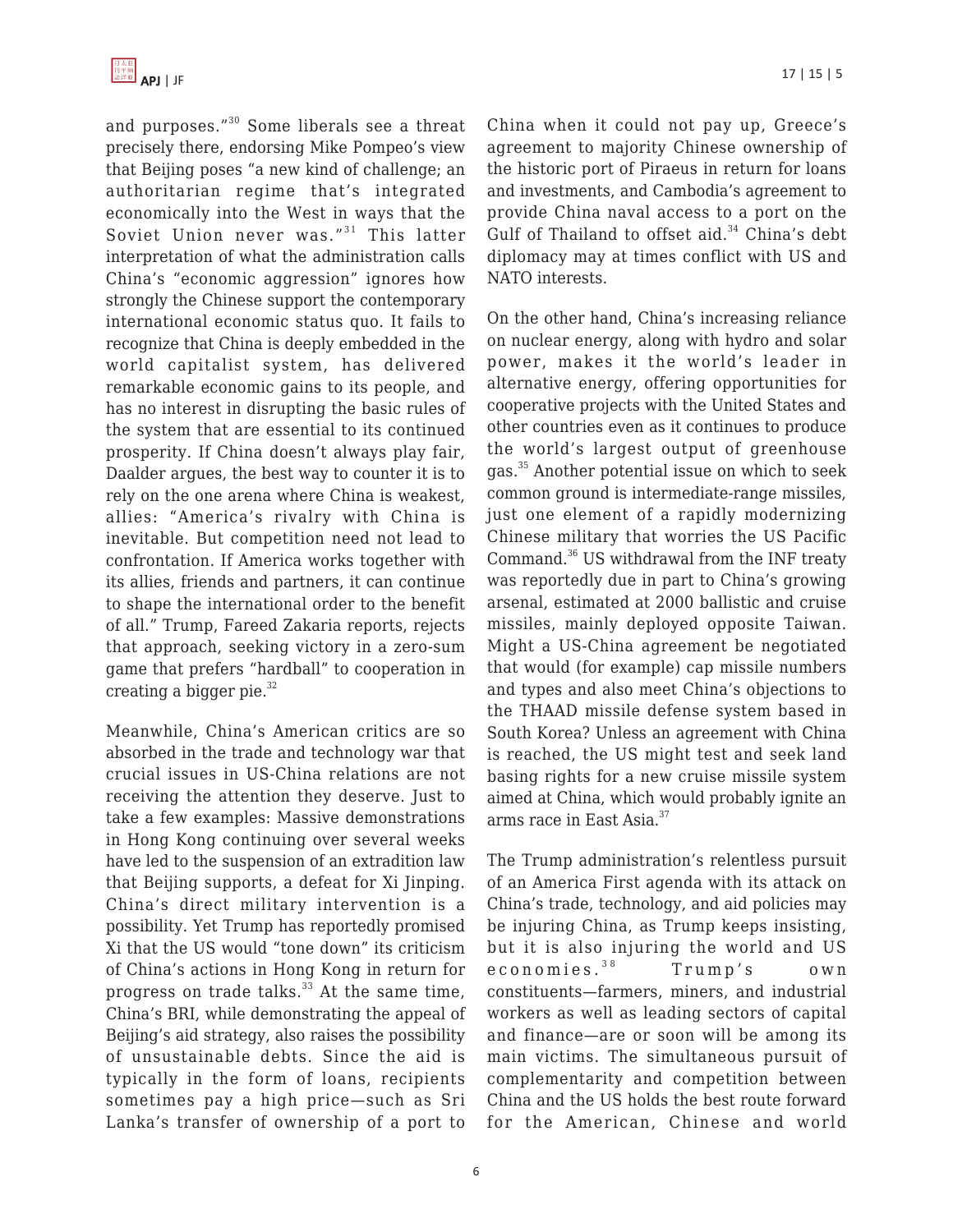economies, and for the reduction of tensions that threaten a war that nobody wants. $39$  For Americans, this will mean abandoning unrealistic hopes that China will change because of external pressure or the inevitable attractiveness of Western values and political models, or that the United States will solve its problems of trade and balance of payments imbalance and de-industrialization through imposing crippling tariffs on China. As the enormous outpouring of popular protest in Hong Kong suggests, change in China must come from within, just as it must in the US.

**Mel Gurtov** is Professor of Political Science and International Studies emeritus in the Hatfield School of Government, Portland State University, Portland OR 97201 and an Asia-Pacific Journal Contributing editor. His most recent book is coedited with Peter Van Ness, Learning From Fukushima. Nuclear Power in East Asia, Australian National University Press. He is the author of many books including [Will This Be China's Century?: A Skeptic's](http://www.amazon.com/Will-This-Be-Chinas-Century/dp/1588268748/?tag=theasipacjo0b-20) [View,](http://www.amazon.com/Will-This-Be-Chinas-Century/dp/1588268748/?tag=theasipacjo0b-20) *[Superpower on Crusade: The Bush Doctrine in US Foreign Policy](https://www.amazon.com/dp/1588264076/?tag=theasipacjo0b-20)* [a](https://www.amazon.com/dp/1588264076/?tag=theasipacjo0b-20)nd *[Global Politics in](http://www.amazon.com/dp/158826484X/?tag=theasipacjo0b-20) [the Human Interest](http://www.amazon.com/dp/158826484X/?tag=theasipacjo0b-20)*.

**Mark Selden** is a Senior Research Associate in the East Asia Program, Cornell University and at the Weatherhead Institute at Columbia University. He is the editor of [The Asia-Pacific](http://japanfocus.org/) [Journal: Japan Focus](http://japanfocus.org/). He is the author or editor of more than thirty books and editor of book series at Rowman & Littlefield, Routledge, M.E. Sharpe, and Lexington Publishers. His home page is [markselden.info/](http://markselden.info/)

# **Notes**

<sup>1</sup> Martin Wolf, "The looming 100-year US-China conflict," *Financial Times*, June 7, 2019. Wolf concludes: "A blend of competition with co-operation is the right way forward."

2 Stephen S. Roach, "[Japan Then, China Now,](http://www.project-syndicate.org/commentary/for-america-china-is-the-new-japan-by-stephen-s-roach-2019-05)" *Project Syndicate*, Mauy 27, 2019.

 $3$  Bannon has revived the Committee on the Present Danger, which gained prominence in the Reagan era when it lobbied for nuclear superiority over the Soviet Union and high levels of military spending. In reconstituting itself in March 2019, the committee announced: "As with the Soviet Union in the past, communist China represents an existential and ideological threat to the United States and to the idea of freedom—one that requires a new American consensus regarding the policies and priorities required to defeat this threat." Wendy Wu, ["Cold War is](http://www.politico.com/story/2019/03/26/steve-bannon-china-1238039) [Back: Bannon Helps Revive U.S. Committee to Target 'Aggressive Totalitarian Foe' China,"](http://www.politico.com/story/2019/03/26/steve-bannon-china-1238039) *Politico*, March 26, 2019.

<sup>4</sup> "These are not our friends. These are our enemies," said Trump. ["The Situation Room with](http://cnnpressroom.blogs.cnn.com/2011/01/20/the-situation-room-with-wolf-blitzer-donald-trump-on-china-these-are-not-our-friends-these-are-our-enemies/) [Wolf Blitzer: Donald Trump on China](http://cnnpressroom.blogs.cnn.com/2011/01/20/the-situation-room-with-wolf-blitzer-donald-trump-on-china-these-are-not-our-friends-these-are-our-enemies/)," CNN, January 20, 2011.

<sup>5</sup> China is the third most important US trading partner (behind Mexico and Canada), the world's top merchandise exporter, and among the leaders in inward and outward foreign direct investment. It also plays an indispensable role in propping up the US dollar as the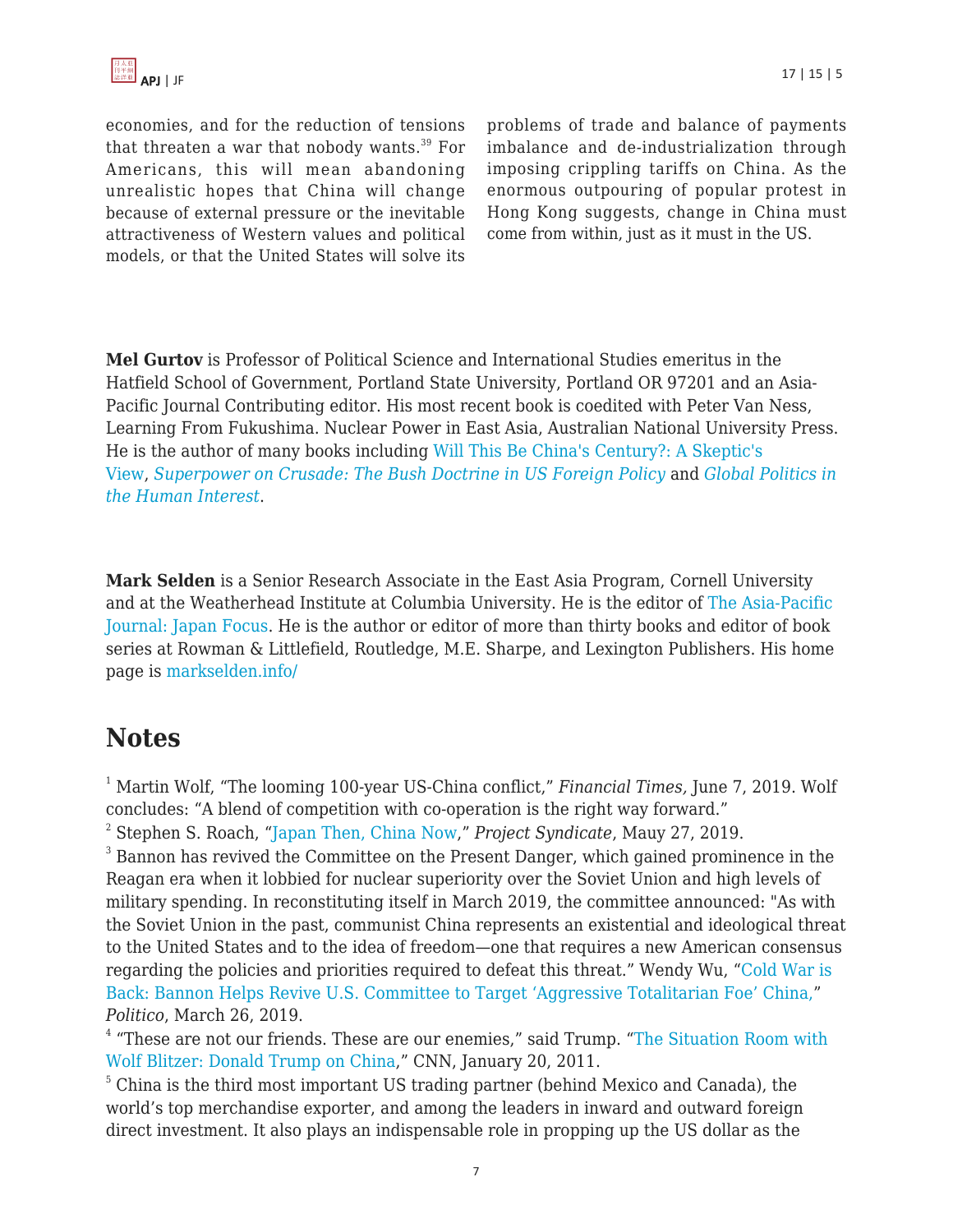

international currency despite its massive trade and balance of payment deficits through its purchase of \$1.2 trillion in US Treasury bills.

 $^{\rm 6}$  The Trump administration's 2017 national security strategy paper identifies Russia as well as China as the chief threats to the United States. ["A New National Security Strategy for a](http://www.whitehouse.gov/articles/new-national-security-strategy-new-era/) [New Era](http://www.whitehouse.gov/articles/new-national-security-strategy-new-era/)," Dec. 17, 2017.

 $^7$  Ellen Nakashima, "China Specialists Who Long Supported Engagement are Now Warning of Beijing's Efforts to Influence American Society," *Washington Post*, November 28, 2018. 8 Editorial Board, "The Grave Consequences of a U.S.-China Schism," *WAPO*, June 15, 2019.  $^{\rm 9}$  Significant exceptions include Stephen Wertheim, "Is it Too Late to Stop a Cold War with China?" *New York Times*, June 8, 2019; Jessica Chen Weiss, "A World Safe for Autocracy? China's Rise and the Future of Global Politics," *Foreign Affairs*, vol. 98, no. 4 (July-August, 2019), pp. 92-102. An open letter to President Trump by China specialists M. Taylor Fravel, J. Stapleton Roy, Michael D. Swaine, Susan A. Thornton, and Ezra Vogel, "Making China a U.S. Enemy is Counterproductive," *Washington Post*, July 3, 2019, signed by major figures in China scholarship, is the most significant challenge to the emerging consensus to date.  $10$  The Chicago Council on Global Affairs poll in February 2019 found that about 63 percent of those polled agreed that the US and China are "mostly rivals," with little separating among Democrats, Republicans, and Independents. That figure is 14 percent higher than the previous poll found in March 2018. In fact, previous polls going back to 2016 consistently reported about 50 percent agreement on US-China rivalry. Craig Kafura, ["Public and Opinion](http://www.thechicagocouncil.org/publication/public-and-opinion-leaders-views-us-china-trade-war)

[Leaders' Views on US-China Trade War," The Chicago Council on Global Affairs, June 27,](http://www.thechicagocouncil.org/publication/public-and-opinion-leaders-views-us-china-trade-war) [2019](http://www.thechicagocouncil.org/publication/public-and-opinion-leaders-views-us-china-trade-war)". <sup>11</sup> ["Memorandum on Reforming Developing-Country Status in the World Trade Organization](http://www.whitehouse.gov/presidential-actions/memorandum-reforming-developing-country-status-world-trade-organization/),"

July 26, 2019.

 $12$  Thomas Wright of the Brookings Institution notes "Joe Biden's off-the-cuff remark that China 'isn't in competition with us.' But a few months ago, at the Munich Security Conference, Biden also said that China 'seeks to establish itself as a hegemon and a global power player' and that the United States finds itself in 'an ideological struggle . . . a competition of systems [and] a competition of values' with Beijing and other authoritarian powers. Bernie Sanders and Elizabeth Warren have both highlighted the risk posed by kleptocratic and autocratic regimes in their foreign-policy speeches, with Warren singling out China in particular." Wright, "[Democrats Need to Place China at the Center of Their Foreign](http://www.brookings.edu/blog/order-from-chaos/2019/05/15/democrats-need-to-place-china-at-the-center-of-their-foreign-policy/) [Policy](http://www.brookings.edu/blog/order-from-chaos/2019/05/15/democrats-need-to-place-china-at-the-center-of-their-foreign-policy/)," Brookings, May 15, 2019.

<sup>13</sup> "Several U.S. senators pressured the Trump administration on Thursday not to give in to China's conditions. Sen. Chuck Schumer of New York, the Democratic leader, said the president "cannot go soft now and accept a bad deal that falls short of reforming China's rapacious economic policies—cyber espionage, forced technology transfers, statesponsorship, and worst of all, denial of market access." Rubio: "It's not really a trade issue as much as it is first a national-security issue and second a wake-up call to the U.S. about how we need to have a counter to Chinese industrial policy." Lingling Wei and Bob Davis, "[China](http://www.wsj.com/articles/china-s-xi-to-present-trump-with-terms-for-settling-trade-fight-chinese-officials-say-11561628961) [to Insist U.S. Lift Huawei Ban as Part of Trade Deal,](http://www.wsj.com/articles/china-s-xi-to-present-trump-with-terms-for-settling-trade-fight-chinese-officials-say-11561628961)" June 27, 2019.

<sup>14</sup> Kimberly Amadeo, "[Why China is America's Biggest Banker](http://www.thebalance.com/u-s-debt-to-china-how-much-does-it-own-3306355)," *The Balance, June 25, 2019*.

 $15$  Kristof, "When China Massacred Its Own People," NYT, June 1, 2019.

<sup>16</sup> Pence, "[Remarks by Vice President Pence on the Administration's Policy Toward China](http://www.whitehouse.gov/briefings-statements/remarks-vice-president-pence-administrations-policy-toward-china/)".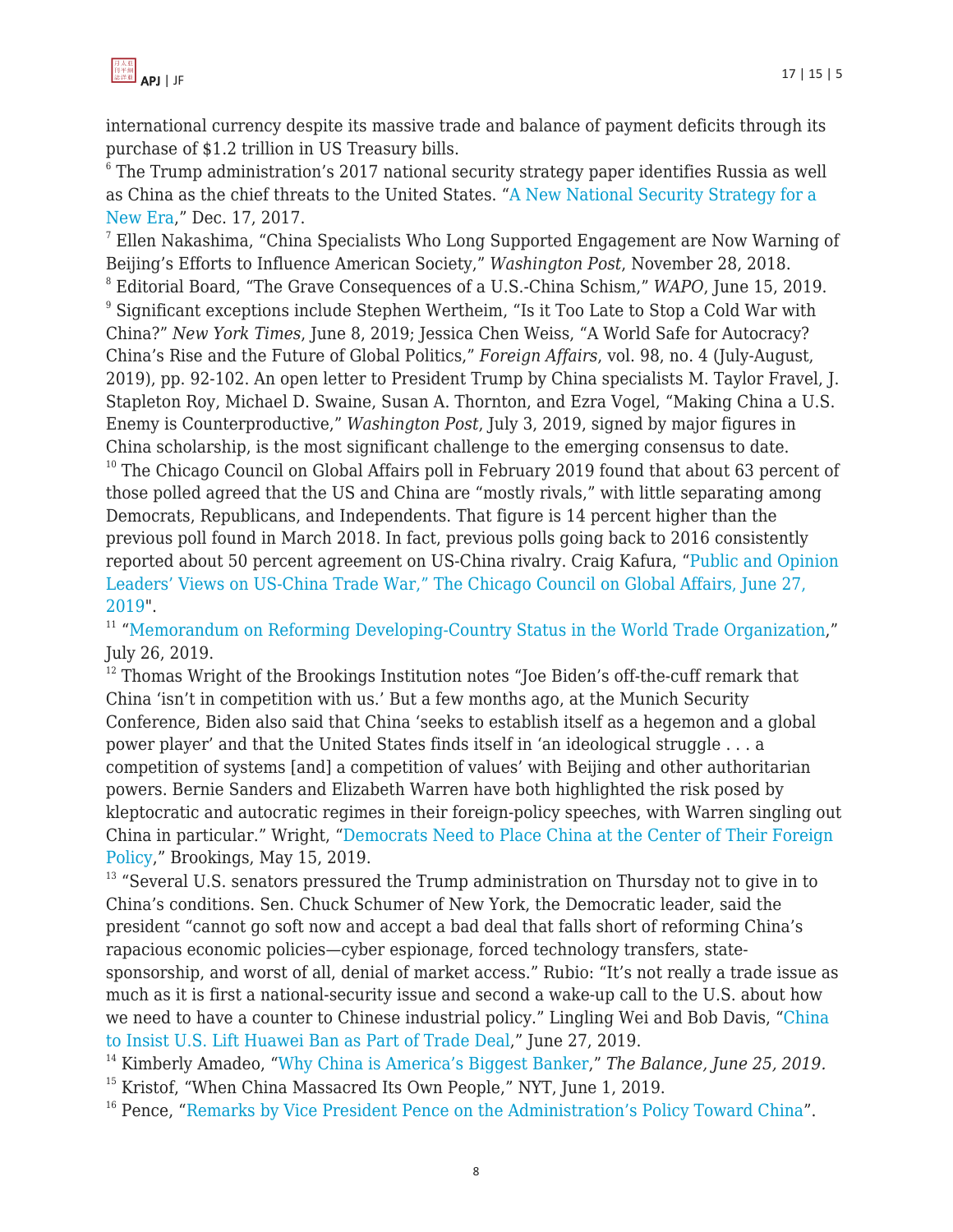

<sup>17</sup> Weiss, "A World Safe for Autocracy?"

<sup>18</sup> People's Republic of China, Office of Information of the State Council, *China's National Defense in the New Era* (Beijing: Foreign Languages Press, July 2019).

<sup>19</sup> Quoted by Mark Magnier, "[Slip-up or Signal? What US Official's 'Clash of Civilisations'](http://www.scmp.com/news/china/article/3011763/slip-or-signal-what-us-officials-clash-civilisations-remarks-suggest) [Remark Suggests](http://www.scmp.com/news/china/article/3011763/slip-or-signal-what-us-officials-clash-civilisations-remarks-suggest)," *South China Morning Post*, May 25, 2019.

 $20$  Evelyn Cheng, "[China is indicating it'll never give in to US demands to change its state-run](http://www.cnbc.com/2019/05/27/china-is-digging-in-its-heels-on-protecting-a-state-run-economy.html) [economy"](http://www.cnbc.com/2019/05/27/china-is-digging-in-its-heels-on-protecting-a-state-run-economy.html). Xinhua, the official Chinese news agency, said in a May 25, 2019 commentary ("[Five Great American Threats to China's Trade](http://www.xinhuanet.com/world/2019-05/25/c_1124541929.htm)") that "behind the United States' trade war against China, it is trying to invade China's economic sovereignty and force China to damage its core interests."

<sup>21</sup> See Andrew J. Nathan, "[How China Really Sees the Trade War,](http://www.foreignaffairs.com/articles/china/2019-06-27/how-china-really-sees-trade-war)" *Foreign Affairs*, June 27, 2019.

<sup>22</sup> "[U.S.-China Trade Standoff May Be Initial Skirmish in Broader Economic War,](https://www.nytimes.com/2019/05/11/world/asia/us-china-trade-war.html)" *New York Times*, May 11, 2019.

 $23$  Reuters, "[China's Xi Says Iran Tensions Worrying, Calls for Restraint](http://www.reuters.com/article/us-usa-iran-china/chinas-xi-says-iran-tensions-worrying-calls-for-restraint-idUSKCN1 T603R)," June 4, 2019.

<sup>24</sup> Jane Perlez, "F.B.I. Bars Some China Scholars from Visiting U.S. Over Spying Fears," *New York Times*, April 14, 2019.

 $25$  Lindsay Ellis and Nell Gluckman, "[How University Labs Landed on the Front Lines of the](http://www.chronicle.com/interactives/20190531ChinaResearch) [Fight with China](http://www.chronicle.com/interactives/20190531ChinaResearch)," *Chronicle of Higher Education*, May 31, 2019.

 $26$  L. Rafael Reif, commenting on Emory University's firing of two professors of Chinese ethnicity, one tenured and both naturalized US citizens. Nick Anderson, "Scrutiny of Chinese American Scientists Raises Fears of Ethnic Profiling," *Washington Post*, July 19, 2019, online ed.

 $27$  Geng Shuang, China's foreign ministry spokesman, quoted in Megan Specia, "Iran Says It Has Surpassed Critical Enrichment Level in 2015 Deal," *New York Times*, July 8, 2019, online ed.

<sup>28</sup> Mark Schrader, "[Huawei's PR Campaign Comes Straight from the Party's Playbook](https://foreignpolicy.com/2019/06/06/huaweis-pr-campaign-comes-straight-from-the-partys-playbook/)," *Foreign Policy*, June 6, 2019.

 $29$  See Richard Weitz, ["The Expanding China-Russia Defense Partnership,](http://www.hudson.org/research/15017-the-expanding-china-russia-defense-partnership)" Hudson Institute, May 13, 2019.

<sup>30</sup> Ivo Daalder, "[China's Power is Booming, How Should the U.S. Respond?"](http://www.chicagotribune.com/opinion/commentary/ct-perspec-china-us-trade-trump-xi-ivo-daalder-20190522-story.html) *Chicago Tribune*, May 23, 2019.

<sup>31</sup> Ana Swanson and Keith Bradsher, "U.S.-China Trade Standoff May Be Initial Skirmish in Broader Economic War," *NYT*, May 11, 2019. On the liberal side, Thomas L. Friedman takes the position that China has been cheating to get to the top, and that must stop. He argues that once China decided to leap into the advanced economy category, "all China's subsidies, protectionism, cheating on trade rules, forced technology transfers and stealing of intellectual property since the 1970s became a much greater threat. If the U.S. and Europe allowed China to continue operating by the same formula that it had used to grow from poverty to compete for all the industries of the future, we'd be crazy. Trump is right about that." Friedman, "China Deserves Donald Trump," *New York Times*, May 21, 2019.

<sup>32</sup> Fareed Zakaria argues, "the end goal is to create *more* economic interdependence between the two countries. If there is a deal, China will buy more American goods, invest more in America and provide more market access to American companies. A technology war would